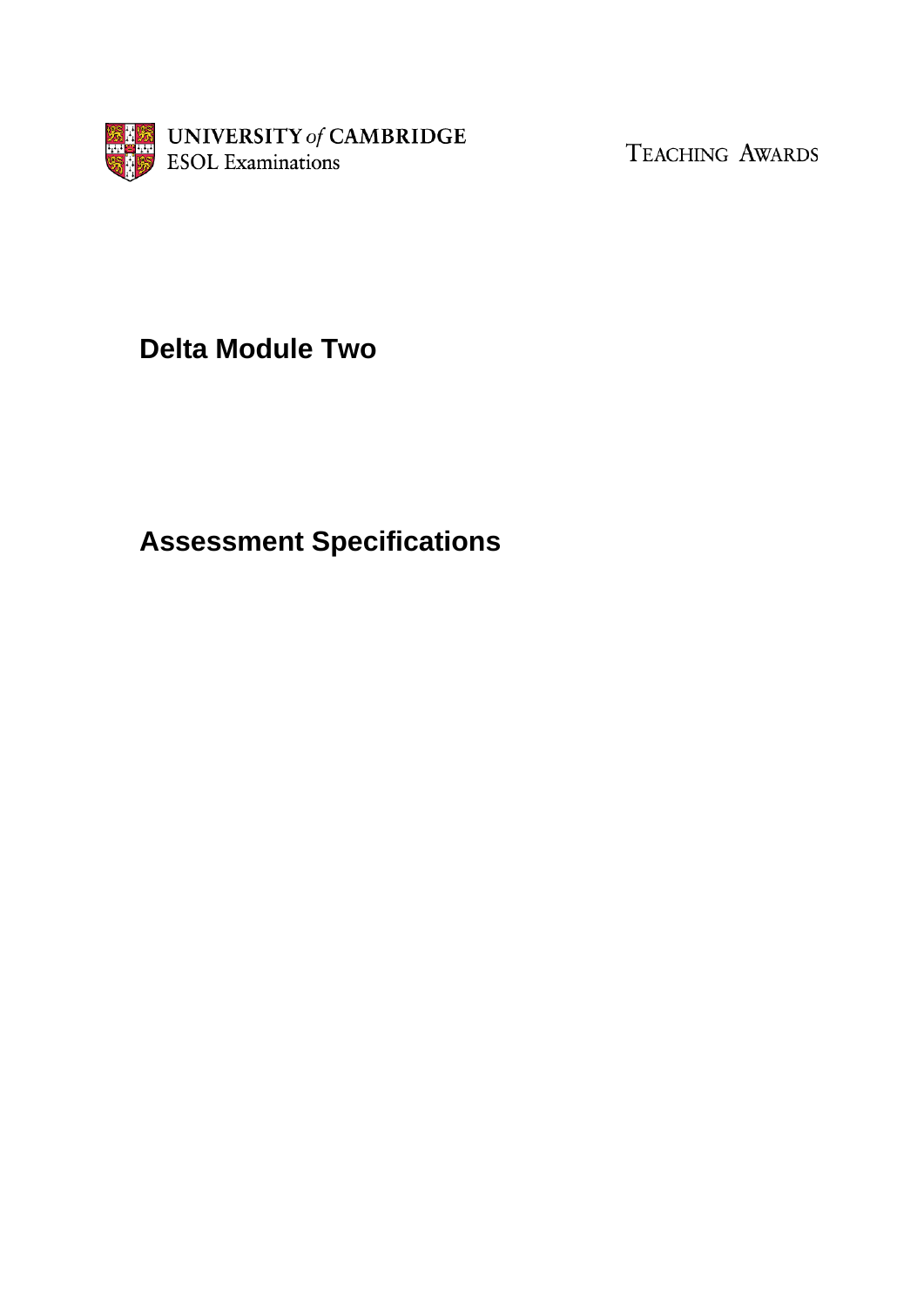# **Professional Development Assignment (PDA) - Specifications**

The focus of this assignment is development and extension of the candidate's teaching skills. It includes:

- Part A: Reflection and Action 2,000-2,500 words Reflection and Action includes a series of tasks and activities which candidates work on throughout the course.
- Part B: Experimental Practice 2,000-2500 words plus lesson plan Experimental practice involves exploration into a specific lesson approach/procedure/technique with which the candidate is unfamiliar.

#### **Specifications for Part A: Reflection and Action**

The focus of Reflection and Action is on personal and professional development.

It includes:

- reading and research related to procedures for reflection, methods and/or documents for gathering data for reflection purposes
- reflection on the candidate's own beliefs and practices in the ESOL classroom
- selection of approaches, methods, techniques and materials that might enhance their practices and justification of this selection
- use and evaluation of some of the approaches, methods, techniques and materials as a means of developing the candidate's teaching skills
- ten hours' observation of other teachers and reflection on these observations. (Observations of other teachers can be filmed or 'live'.)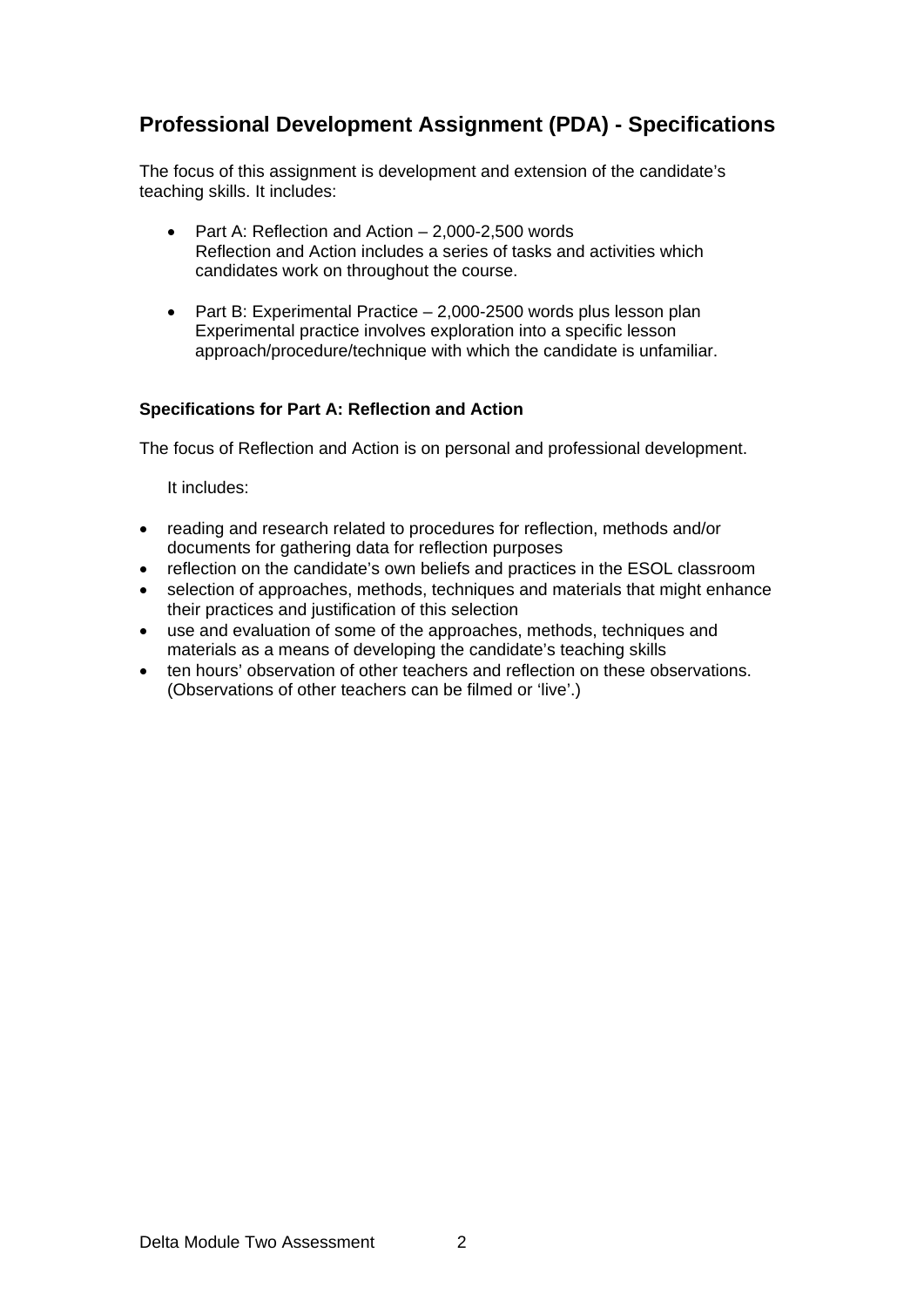## **Part A: Reflection and Action: Outline and summary of stages**

#### **Stage 1 Diagnostic observation** (There is no written submission for Stage 1)

- At the beginning of the course the candidate plans and teaches a lesson or part of a lesson (minimum 45 and maximum 60 minutes.)
- The lesson is observed by an approved Delta tutor.
- A post-lesson discussion is held between the candidate and the tutor (and, if appropriate/relevant, including feedback from colleagues and/or peers).
- During the discussion full oral and written feedback is given by the tutor and included in the candidate's coursework portfolio as an appendix to the PDA.
- The lesson is not formally assessed or graded and does not contribute to the grade received by the candidate in this module.

#### **Stage 2** (maximum1,000 words)

After the diagnostic observation, candidates:

- reflect and comment on their beliefs and practices as a teacher, identify key strengths and weaknesses in their teaching and comment on the positive and negative effects of these on their learners
- identify the possible reasons for these key strengths and weaknesses
- produce an action plan for the development of their teaching in response to the significant weaknesses they have identified
- select approaches, procedures, techniques or materials that will allow them to develop their teaching skills and enhance their learners' learning experiences
- select and/or design methods and/or documents for gathering data that will allow them to focus specifically on their performance in their assessed assignments during the Delta course. and briefly explain the reasons for choice(s). Candidates may also refer to any other lessons they are teaching during the Delta course.

#### **Stage 3** (maximum 750 words)

Candidates complete the first two of their Language Systems/Skills Assignments after which, with reference to their action plan from Stage 2, they:

- identify and comment on any key development(s) they have made in their teaching practices since the diagnostic observation
- reflect on the effectiveness of the approaches, methods, techniques and materials they selected in Stage 2 in terms of how these have helped their development as teachers
- identify and comment on the most significant current weaknesses in their teaching practices
- select approaches, procedures, techniques or materials that will allow them to develop their teaching skills and enhance their learners' learning experiences
- select and/or design methods and/or documents for gathering data that will allow them to focus specifically on their performance in their remaining assignments and briefly explain the reasons for choice(s).

#### **Stage 4** (maximum 750 words)

When all internal assignments have been completed, candidates:

- identify and comment on how their beliefs about teaching and learning and their classroom practice have changed as a result of this assignment
- identify and critically evaluate the most effective procedures and/or methods and/or documents for reflection and observation they have used for their own professional development in this assignment
- outline how they will continue to use these as part of their own continuing professional development.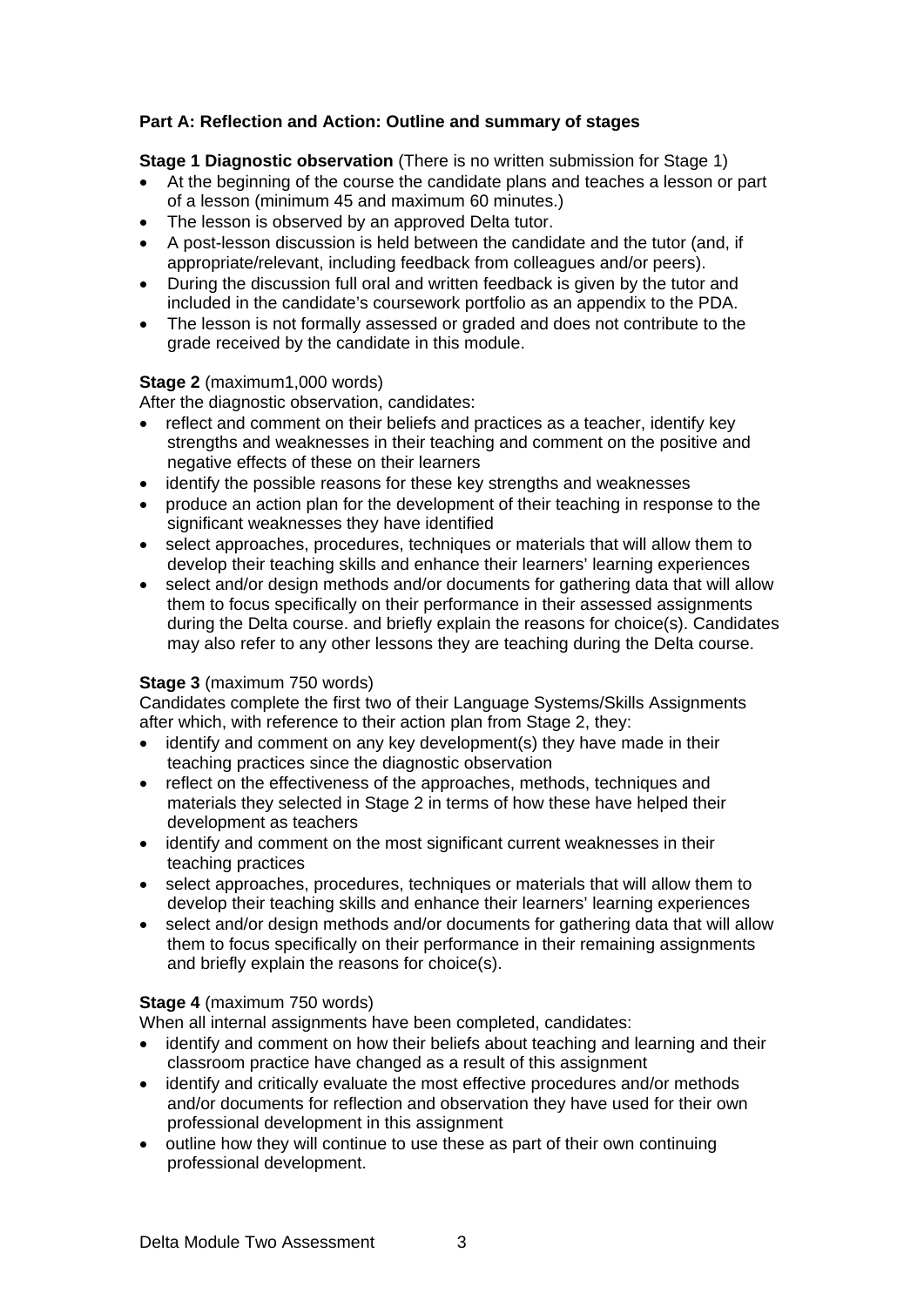## **Specifications for Part B Experimental Practice**

The focus of Experimental Practice is an investigation of a specific lesson approach, teaching procedure/technique with which the candidate is unfamiliar.

It includes:

- reading and research related to the chosen area
- a lesson in which the candidate experiments with the new practice
- identification, selection and/or development of methods, procedures and/or documents to evaluate the effectiveness of the experiment
- an evaluation of its success.

#### **Experimental Practice: Outline**

Length: 2,000-2,500 words (excluding the lesson plan) but including the post-lesson evaluation.

Candidates:

- describe the background to the chosen area in terms of theory and practice
- explain their professional interest in this area in terms of experience, personal teaching preferences, and their own professional development
- identify objectives from the learners' and teacher's point of view for the experiment
- identify ways of finding out how far these objectives have been met
- plan and teach a lesson using the experimental lesson approach, teaching procedure/technique
- retrospectively:
	- evaluate the lesson in terms of identified learning and teaching objectives
	- identify ways in which this area may be adapted for inclusion in future work (or consideration of why this area is not worth further extension or adaptation).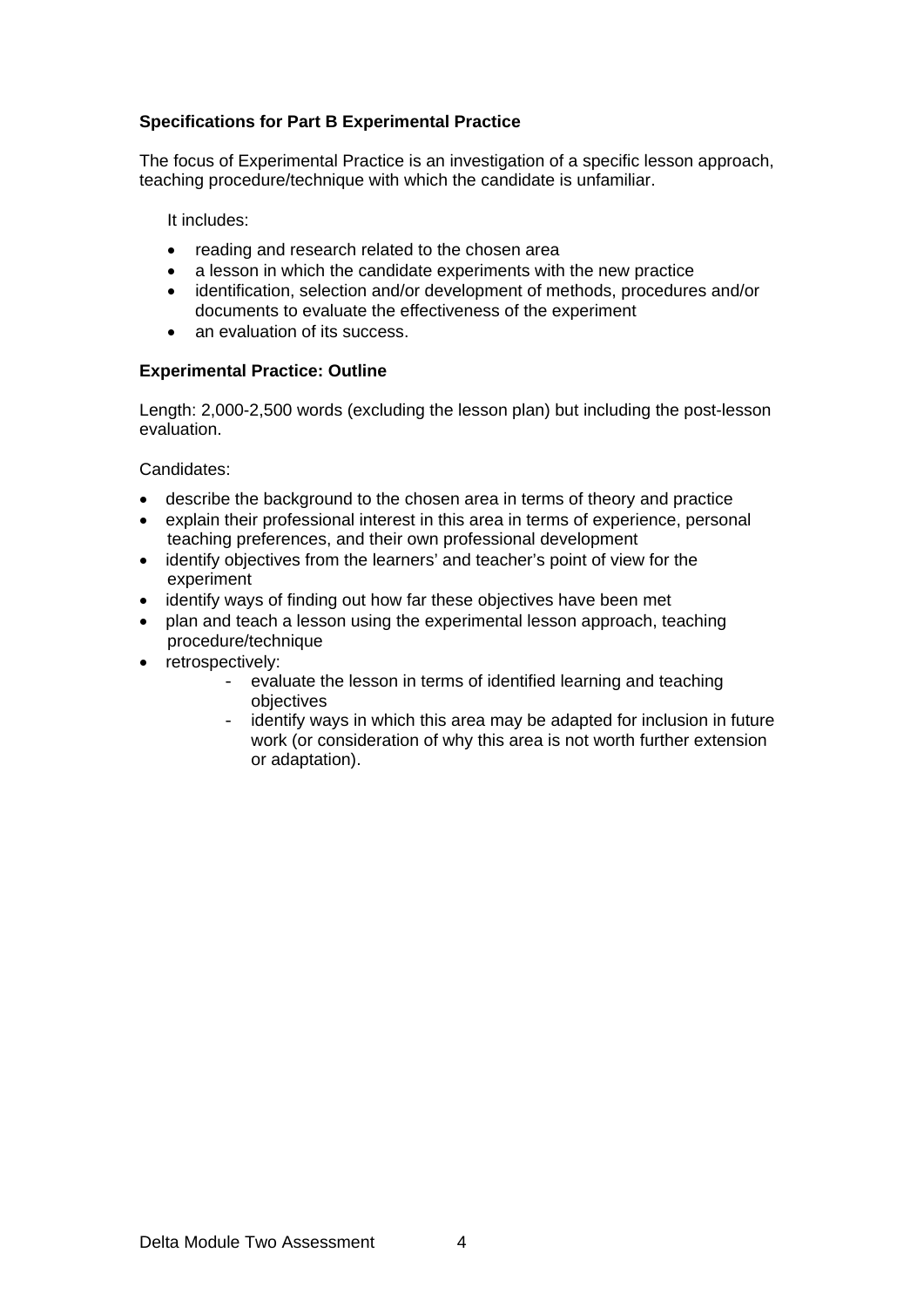# **Professional Development Assignment Assessment Criteria**

#### **Part A – Reflection and Action (RA) and Part B – Experimental Practice (EP)**  Successful candidates can:

- 1. present an assignment which:
	- a) is written in language which is clear, accurate, easy to follow and does not impose a strain on the reader
	- b) is cohesive and clearly ordered and in which component parts of the assignment are relevant to the topic
	- c) uses appropriate terminology accurately
	- d) presents a range of relevant information, rationales and arguments, and supports these by
		- referring to and referencing key sources
		- referring to relevant aspects of their teaching practices and professional development
	- e) contains a bibliography of key sources consulted
	- f) follows widely accepted referencing conventions
	- g) respects the word limits of individual stages of the assignment and the overall word limit (2,000–2,500 words) and states the number of words used.

#### **Part A – Reflection and Action (RA)**

Successful candidates can:

- 2. focus on the topic of the assignment by:
	- a) selecting and critically reflecting on specific strengths and weaknesses in their teaching practices and providing a rationale for their selection
	- b) identifying, evaluating and critically reflecting on the effectiveness of approaches, procedures, techniques or materials for teaching they have selected to promote their professional development
	- c) identifying, evaluating and critically reflecting on the effectiveness of the methods and/or documents they have selected/designed to gather data to allow them to focus on their teaching practices
	- d) providing an appropriate action plan to promote their professional development
	- e) reflecting on, reviewing and evaluating their own teaching practices and beliefs during the course of this assignment.

#### **Part B – Experimental Practice (EP)**

- 2. focus on the topic of the assignment by:
	- a) selecting approaches, techniques and materials and providing a rationale for their selection
	- b) making appropriate reference to theory, to the characteristics and needs of specific groups of learners, and to their own professional development to inform their selection in a)
	- c) identifying, evaluating and critically reflecting on the effectiveness of methods and/or documents they have selected/designed to gather data to allow them to focus on their teaching practices
	- d) evaluating their investigation with reference to the specific group of learners and their own professional development
	- e) showing awareness of the links between practice and underlying theory.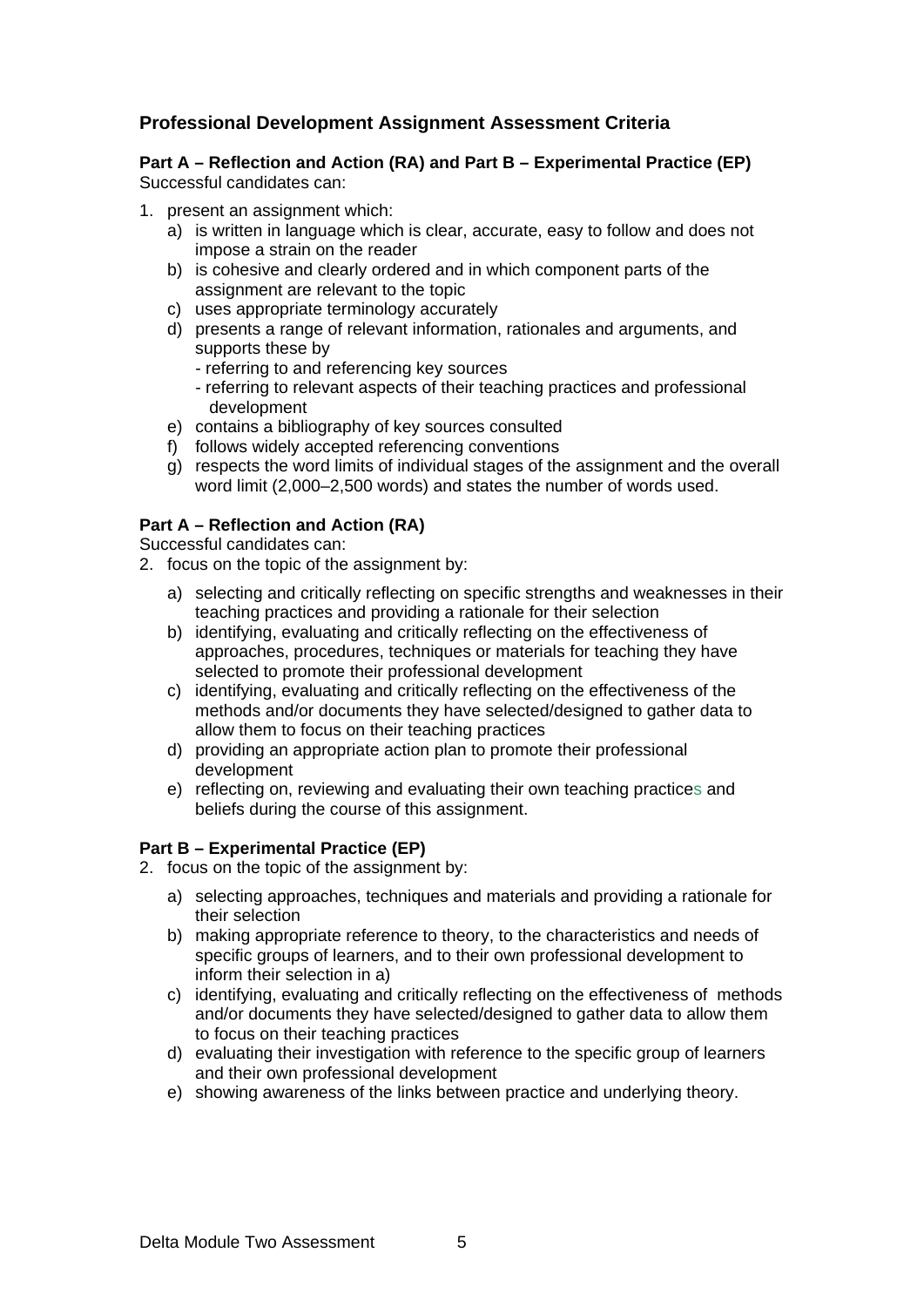# **Language Systems and Skills Assignments Specifications**

The focus of the Language Systems/Skills Assignments is an investigation into different areas of language systems and language skills and issues related to teaching the chosen area.

Each assignment includes:

- A background essay (2,000-2,500 words) involving reading and research, analysis of a chosen area of language systems or skills, and discussion and critical evaluation of specific approaches, methods, techniques and materials that might enable the teaching/learning of the chosen area
- planning and delivering a lesson (45-60 minutes) designed to teach the chosen area to a specified group of ESOL learners
- reflection on and evaluation of the candidate's own teaching practices with reference to the chosen area of language systems/skills and the lesson taught (c. 300 words).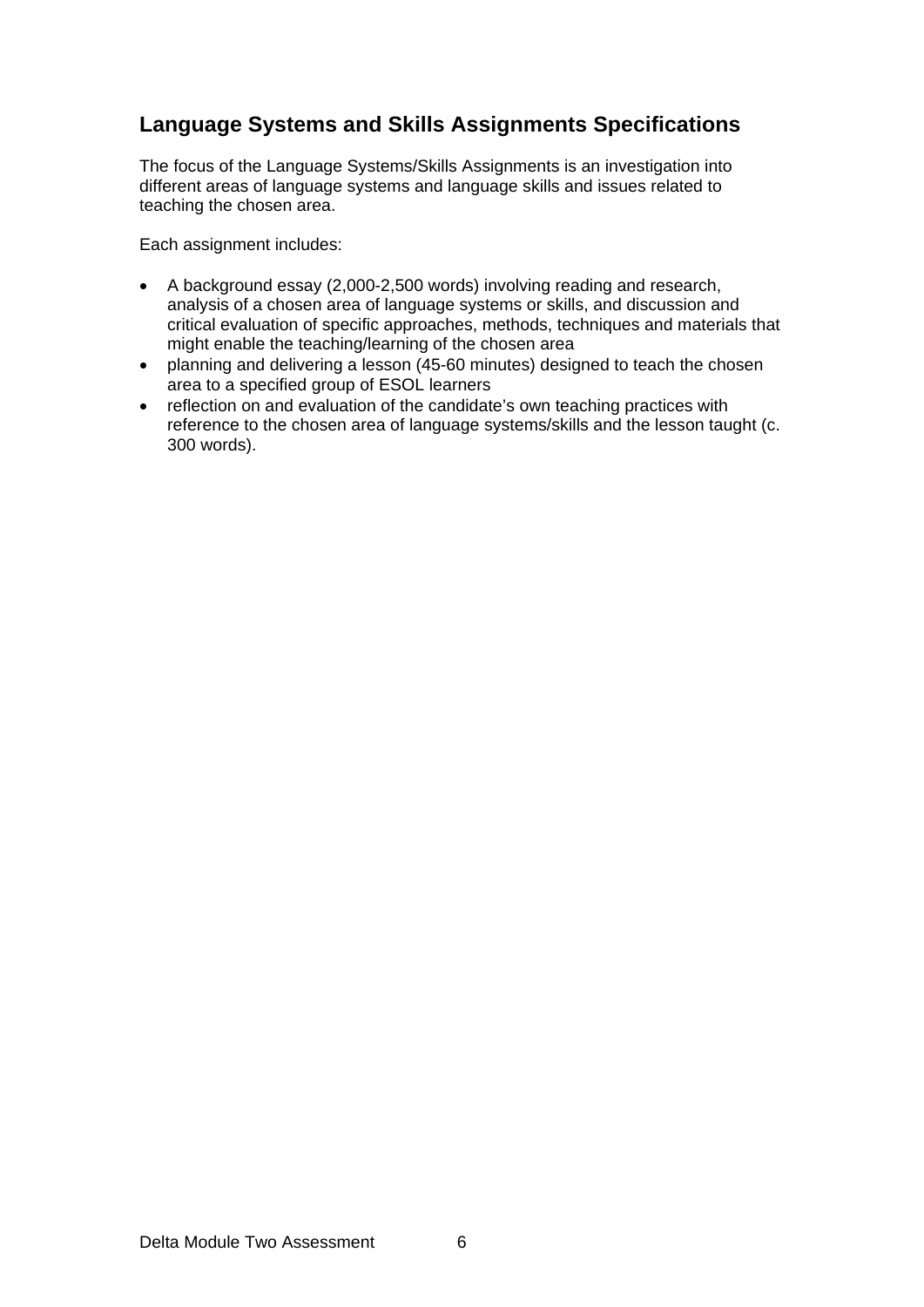## **Background Essay**

Length: 2,000-2,500 words

Candidates should make reference in their essay to their reading, research and experience gained through their own teaching.

#### • **Topic of assignment**

Candidates should:

identify for analysis a specific area of a language system (grammar, lexis, phonology or discourse) or a specific skills area (listening, speaking, reading or writing)

define the scope by stating what aspect of the identified area the assignment will focus on, with reference to e.g. learner needs, level of learners, specific learning context, language area, text type, and where relevant teaching approach or method

outline the reasons for choosing the particular aspect by making reference to classroom experience, observation, research and reading.

#### • **Analysis of area and discussion of learning problems and teaching issues**

Candidates should:

analyse the specific area of the selected language system or skill. This could be in terms of form, meaning/use and/or phonology in the case of language systems, and in terms of linguistic, discoursal and communicative features and/or subskills in the case of skills

in relation to the scope identified above, identify and discuss common learning problems and key teaching issues in a range of learning contexts e.g. different learner characteristics and/or goals.

#### • **Suggestions for teaching**

Candidates should:

describe, show familiarity with and critically evaluate a selected range of procedures, techniques, resources and/or materials which are designed to develop learners' competence in the selected area.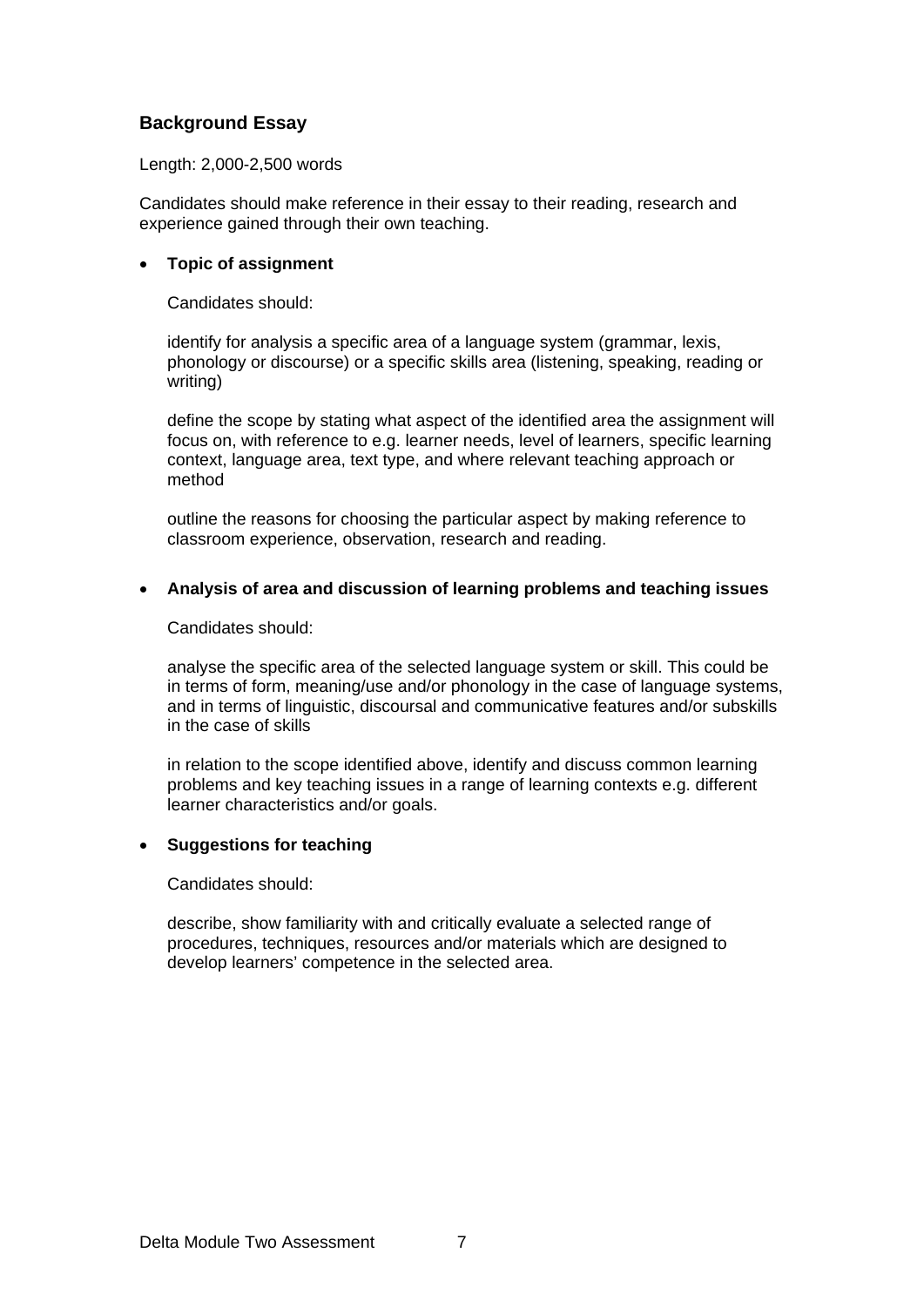# **Background Essay Assessment Criteria**

#### **1 Quality of writing**

Successful candidates demonstrate that they can effectively present an essay which:

- a) is written in language which is clear, accurate, easy to follow and is cohesive and clearly ordered
- b) uses appropriate terminology accurately
- c) refers to and references key sources
- d) follows the conventions of a standard referencing system for in-text referencing and the bibliography
- e) respects the word limit (2,000-2,500 words) and states the number of words used.

#### **2 Clarity of topic**

Successful candidates demonstrate that they can effectively make clear the topic of the essay by:

- a) identifying for analysis a specific area of the grammar, lexis, phonology or discourse system of English, or a skills area (listening, speaking, reading or writing)
- b) defining the scope of the area they will analyse with reference to e.g. learners, teaching approach, method, learning context, learner needs or text type
- c) explaining with reference to classroom experience, reading and research why they have chosen this area
- d) making all parts of the essay relevant to the topic and coherent
- e) following through in later parts of the essay on key issues identified in earlier parts.

#### **3 Analysis and issues**

Successful candidates can effectively demonstrate an understanding of the specific area by:

- a) analysing the specific area with accuracy, identifying key points
- b) showing awareness of a range of learning and teaching problems occurring in a range of learning contexts.

#### **4 Suggestions for teaching**

Successful candidates demonstrate that they can effectively draw on experience and research to:

- a) outline and show familiarity with relevant key procedures, techniques, resources and/or materials
- b) evaluate how the selected procedures, techniques, resources and/or materials might be used effectively in classroom practice
- c) demonstrate how the procedures, techniques, resources and/or materials address points raised under 'Analysis and issues'.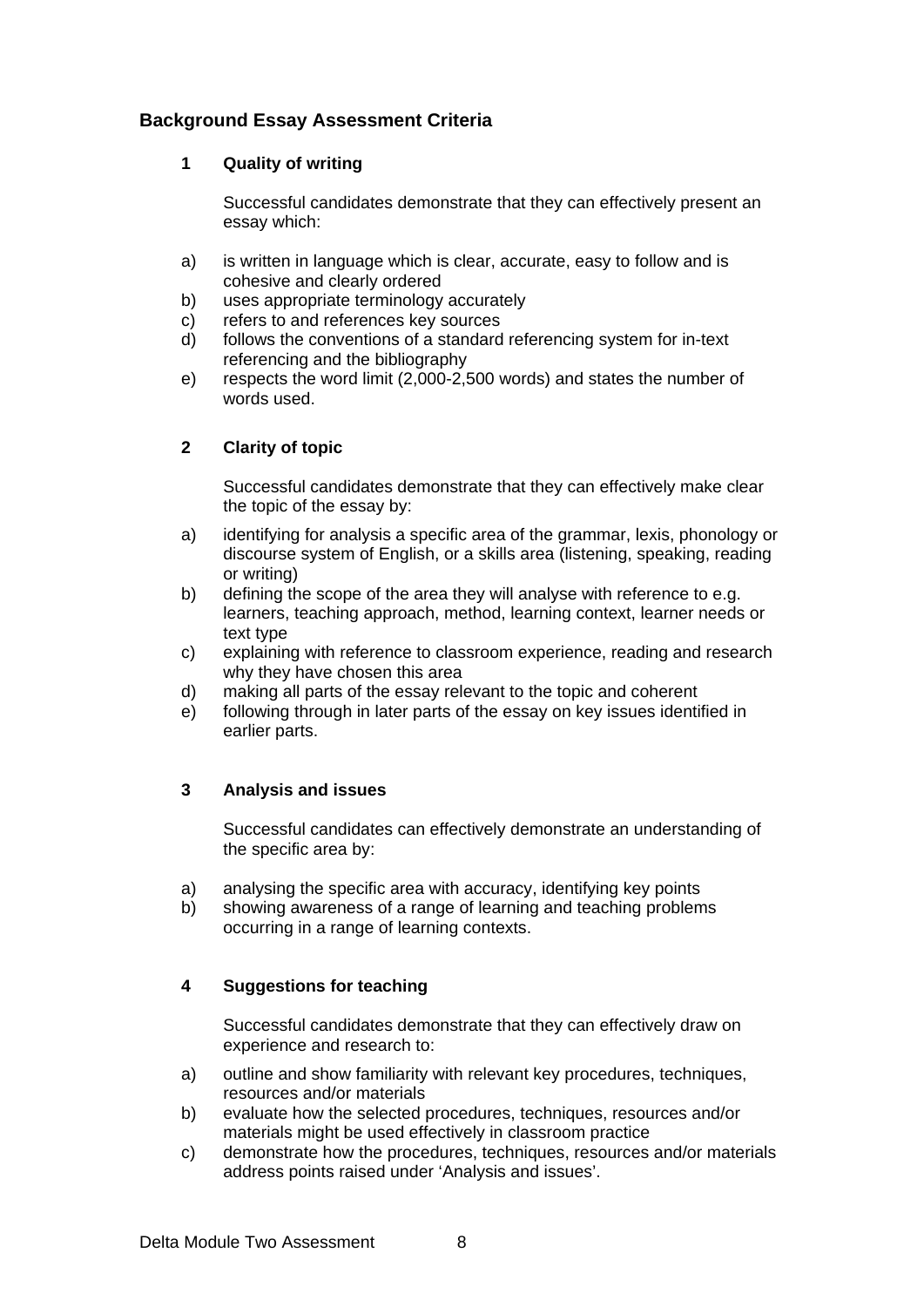## **Language Systems/Skills assignments – The Lesson (Planning, Teaching and Evaluation)**

#### **Lesson requirements**

Each Systems/Skills Assignment includes planning, teaching and evaluation of a lesson which is linked to the topic of the background essay, though the lesson will be narrower in scope than the background essay.

Each lesson must be a minimum of 45 minutes and a maximum of 60 minutes.

The class size will vary according to context. There is no maximum class size but the absolute minimum is five learners.

The age range of classes selected for assessment purposes is not specified. Any age group may be taught provided that the research and teaching undertaken allow the teacher to achieve the assessment criteria.

For each lesson the candidate must submit a lesson plan and supporting documentation and a post-lesson evaluation (approx. 300 words).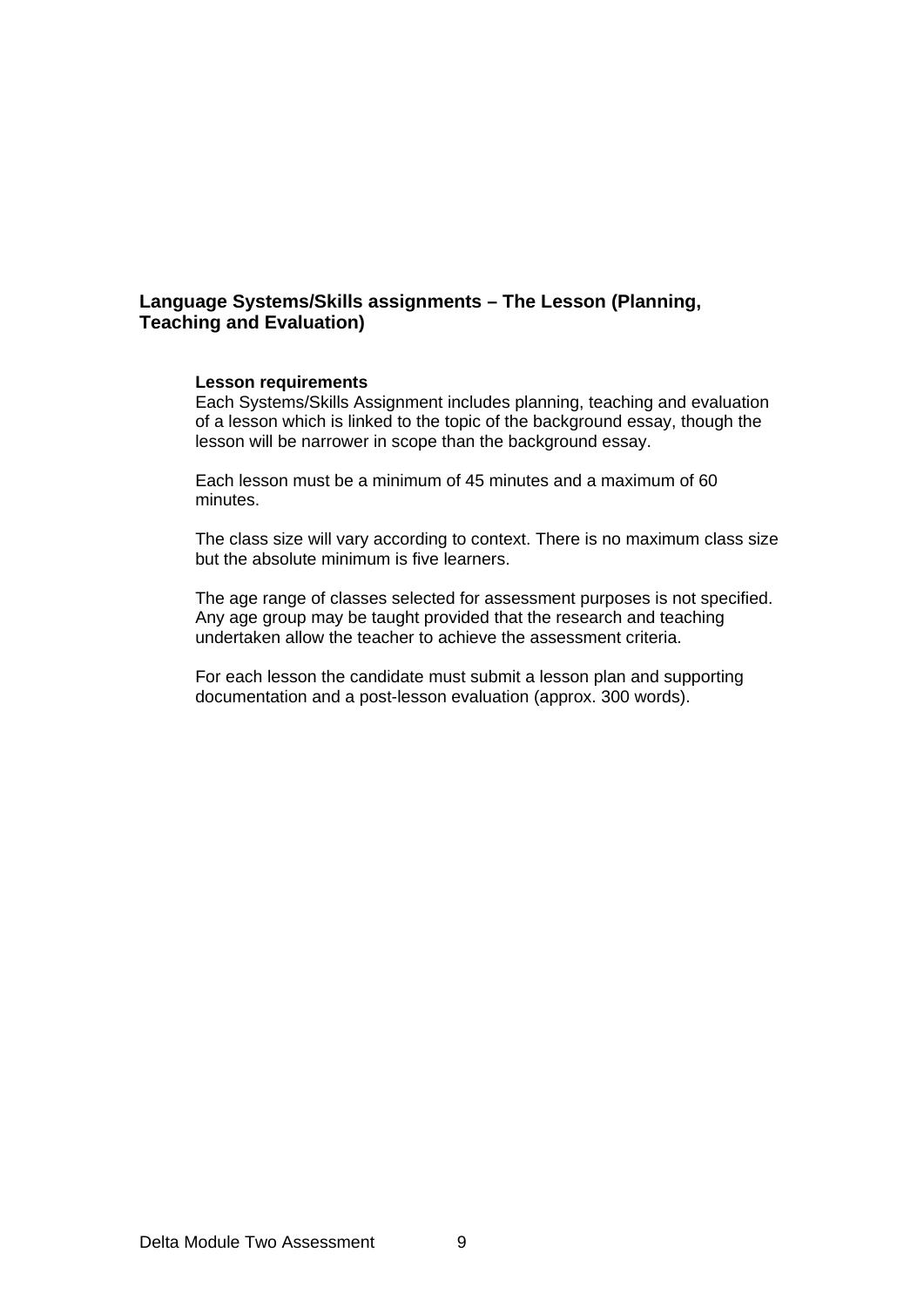#### **5 Planning and preparation**

Successful candidates have designed and presented a lesson plan and supporting documentation which:

- 5a) includes
- (i) a brief general overview of the group of learners and the course
- (ii) information about individual learners relevant to the lesson
- 5b) sets out clear and appropriate overall aims and learning outcomes for the lesson in relation to language systems and/or language skills and learner needs
- 5c) provides relevant analysis of target language in terms of meaning, use, form and pronunciation
- 5d) outlines any relevant link(s) between this lesson and relevant aspects of preceding and subsequent lessons, and if relevant the course as a whole
- 5e) states assumptions made about the learners' knowledge, abilities and interests relevant to the aims and learning outcomes of the lesson
- 5f) anticipates and explains potential problems in relation to the lesson's aims and learning outcomes, the learners and the learning context, and the equipment, materials and resources to be used
- 5g) suggests appropriate solutions to the problems outlined in 5f
- 5h) describes suitably sequenced procedures and activities appropriate to achieving the stated overall aims and stage aims
- 5i) states materials and/or resources to be used, which are appropriate to the teaching and learning context, the learners, the lesson aims and learning outcomes, and the time available, and includes a copy/copies of suitably presented materials, sourced where necessary
- 5j) assigns realistic and appropriate timing for each stage and/or group of stages in the procedure
- 5k) includes a commentary, of between 500 and 750 words, which provides a clear rationale for the lesson plan with reference to learner characteristics and needs and the candidate's reading and research in the background essay.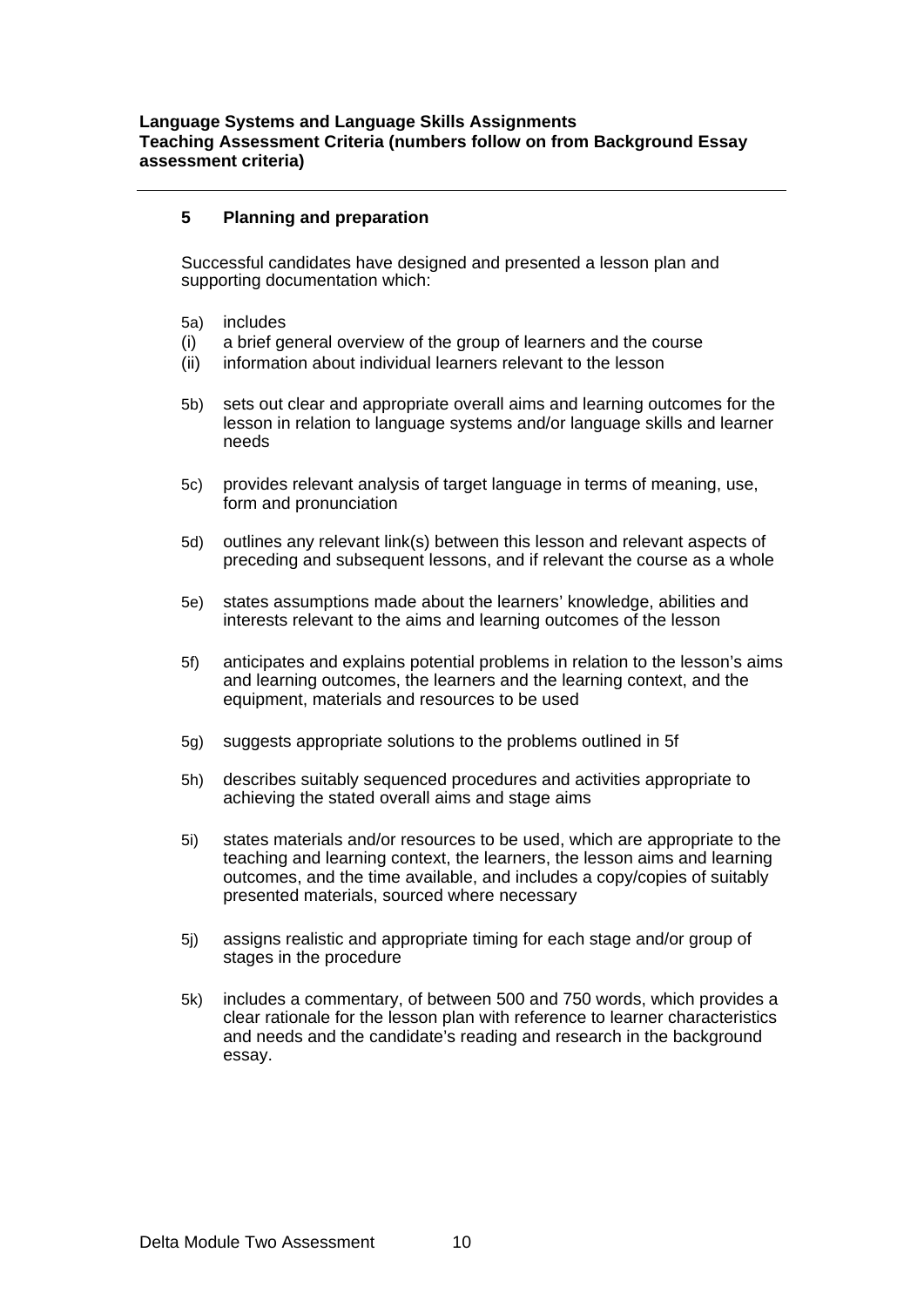#### **6-9 Teaching**

#### **6 Creating and maintaining an atmosphere conducive to learning**

Successful candidates demonstrate that they can effectively:

- 6a) teach the class as a group and individuals within the group, with sensitivity to the learners' needs and backgrounds, level and context, providing equal opportunities for participation
- 6b) purposefully engage and involve learners
- 6c) vary their role in relation to the emerging learning and affective needs of learners during the lesson
- 6d) listen and respond appropriately to learner contributions.

#### **7 Understanding, knowledge and explanation of language and language skills**

Successful candidates demonstrate that they can effectively:

- 7a) use language which is accurate and appropriate for the teaching and learning context
- 7b) adapt their own use of language to the level of the group and individuals in the group
- 7c) give accurate and appropriate models of language form, meaning/use and pronunciation
- 7d) give accurate and appropriate information about language form, meaning/use and pronunciation and/or language skills/subskills
- 7e) notice and judiciously exploit learners' language output to further language and skills/subskills development.

#### **8 Classroom, procedures and techniques**

Successful candidates demonstrate that they can effectively:

- 8a) use procedures, techniques and activities to support and consolidate learning and to achieve language and/or skill aims
- 8b) exploit materials and resources to support learning and achieve aims
- 8c) deliver a coherent and suitably varied lesson
- 8d) monitor and check students' learning and respond as appropriate.